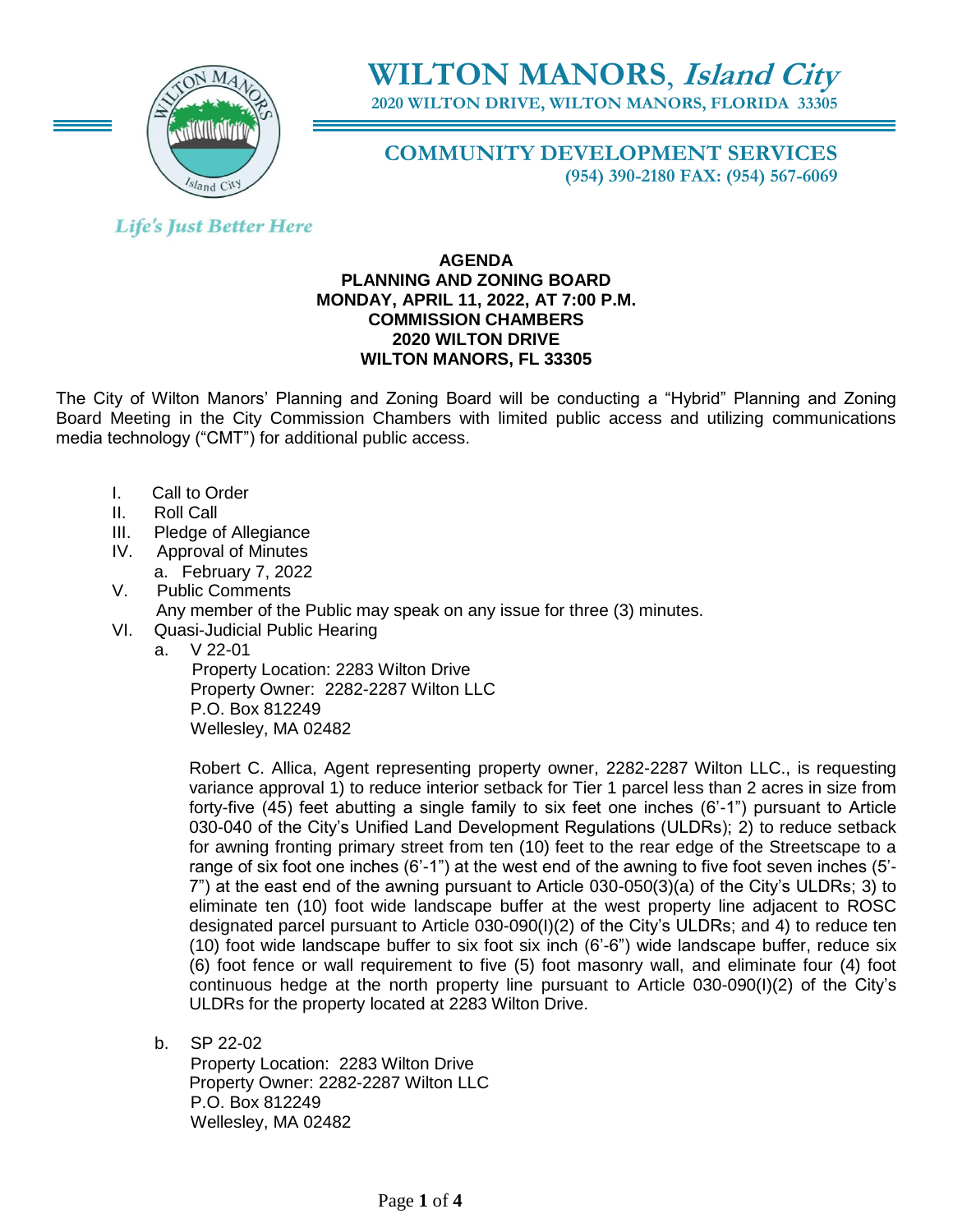Robert C. Allica, Agent representing property owner, 2282-2287 Wilton LLC., is requesting site plan approval for covered outdoor seating area with an accessory service bar at the rear of the building and an awning at the front of the building located at 2283 Wilton Drive.

c. CU 22-02

Property Location: 2690 N. Andrews Avenue Property Owner: 230 Investment LLC. 2630 NE 17 Street Pompano Beach, FL 33062

Joshua Orsini, Agent, representing property owner, 230 Investment LLC., is requesting conditional use approval for a proposed "coffee shop/ tea house" with drive through to be located at 2690 N. Andrews Avenue.

d. V 22-02

Property Location: 2690 N. Andrews Avenue Property Owner: 230 Investment LLC 2630 NE 17 Street Pompano Beach, FL 33062

Joshua Orsini, Agent, representing property owner, 230 Investment LLC., is requesting variance approval 1) to reduce ten (10) foot wide landscape buffer to five (5) foot wide landscape buffer, reduce continuous hedge height from four (4) feet to two (2) feet along the rear landscape buffer and eliminate continuous hedge at the side landscape buffer, and eliminate shade tree requirement for side and rear landscape buffers pursuant to Article  $030-090(1)(2)$  of the City's ULDRs; 2) to reduce ten  $(10)$  foot setback to five  $(5)$  feet for surface parking from frontage line adjacent to NE 27 Drive pursuant to Article 030-041(G) of the City's ULDRs; 3) to increase maximum of two (2) sign bands to five (5) sign bands may be applied to the façade of a building on one floor pursuant to Article 030-130(A) of the City's ULDRs; 4) to increase size and number of menu boards from not to exceed six (6) square feet to not too exceed nine (9) square feet on the west façade of the building for a total of two (2) menu board signs pursuant to Article 030-130(I); 5) to increase size and number of menu boards from not to exceed six (6) square feet to not too exceed nine (9) square feet on the east façade of the building for a total of two (2) menu board signs pursuant to Article 030-130(I); and 6) to allow for the business slogan, "Find Your Fuel" menu items "Coffee, Tea, Espresso, & AJ's Rush," and the image of a coffee cup and saucer to be included in the signage copy in addition to the legal name, registered fictitious name, or registered trademark of the business pursuant to Article 145-050(O) of the City's ULDRs for the proposed drive through coffee shop to be located at 2690 N. Andrews Avenue.

e. SP 22-01

Property Location: 2690 N. Andrews Avenue Property Owner: 230 Investment LLC 2630 NE 17 Street Pompano Beach, FL 33062

Joshua Orsini, Agent, representing property owner, 230 Investment LLC., is requesting site plan approval for façade and site improvements, interior renovation, and addition to a commercial building for a new drive through coffee shop for the property located at 2690 N. Andrews Avenue.

- VII. Staff Comments
- VIII. Board Comments
- IX. Adjournment

NEXT MEETING DATE – May 9, 2022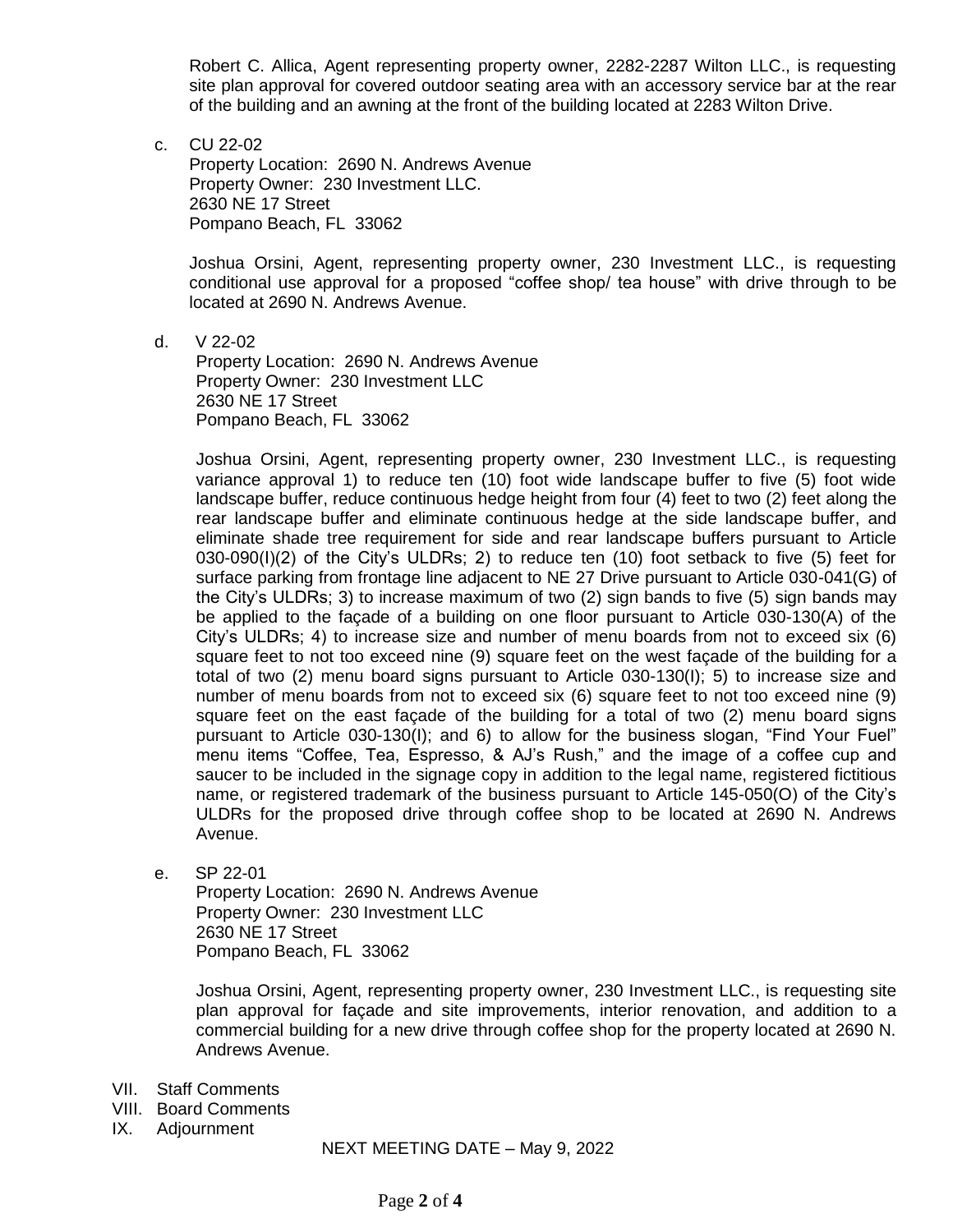### **Instructions for Viewing and Participating in the City's "HYBRID" Planning and Zoning Board Meeting In Person and Utilizing Communications Media Technology ("CMT")**

- The public shall be permitted to be in physical attendance in the Commission Chambers and in a designated overflow area. Capacity in the Commission Chambers will be limited to thirty-three (33) members of the public. There is additional capacity in a designated overflow area if needed. Entry into the Commission Chambers and overflow area will be granted on a first come, first serve basis.
- Join Meeting by live stream Zoom Video Communications (instructions attached to this notice)

## **ANY MEMBER OF THE PUBLIC WISHING TO COMMENT PUBLICLY ON ANY MATTER MAY PARTICIPATE BY:**

- Submitting Public Comment in person: When an item is called each member of the public, in physical attendance at the meeting in the Commission Chamber or the overflow area, who wishes to speak will be provided an opportunity to address the Planning and Zoning Board for three (3) minutes or less.
- Submitting Public Comment via email: *PRIOR* to the start of the meeting, submit comments by email to [rmoore@wiltonmanors.com.](mailto:rmoore@wiltonmanors.com) Please include your name and address in the email. All comments submitted by email comment length shall be, if read orally, three (3) minutes or less. Public Comment received by 6pm prior to the start of the meeting will be read into the record by City Staff. All other comments submitted by email prior to the start of the meeting shall be made a part of the public record.
- Participating in Meeting via Zoom: Log-in to Zoom via browser, app or phone. During Public Comment portion of the agenda use Raise Hand feature to be called on. Raise Hand feature can be activated by selecting the icon. If you are on app on phone, icon is on the bottom of your screen. If you are on a tablet, icon is on the top right of your screen. If you are on a PC or laptop, icon is on the bottom of the screen. If you are calling in to the meeting, Dial \*9.
- Delivery of any documents for the Planning and Zoning Board Meeting relating to public comment can be sent to rmoor[e@wiltonmanors.com.](mailto:publiccomment@wiltonmanors.com) If received by 6pm prior to the meeting, the document will be provided to the Planning and Zoning Board and will be made a part of the permanent record. If received after 6pm the documents will be provided to the Planning and Zoning Board the next business day.
- If you do not have access, or need accommodations, please contact the Clerk's Office at (954) 390- 2123.

This meeting is open to the public. In accordance with the Americans with Disabilities Act of 1990, all persons who are disabled and who need special accommodations to participate in this meeting because of that disability should contact the Office of the City Clerk, (954) 390-2123, not later than two days prior to such proceeding. All persons interested in the above Public Hearings are invited to appear and be heard, subject to proper rules of conduct. Persons who cannot appear and be heard are encouraged to submit their written comments by 6 pm prior to the start of the meeting. Written comments filed with the Community Development Services Director by 6 pm prior to the start of the meeting will be entered into the Record. In connection with the Quasi-Judicial Public Hearings, all affected persons will be allowed to present evidence at the hearing and bring forth witnesses provided they notify the Community Development Services Director and file the required forms provided by the City Clerk's Office. If a person decides to appeal any decision made by the Planning and Zoning Board with respect to any matter considered at such meeting or hearing, will need a record of the proceedings and, for such purpose, may need to ensure that a verbatim record of the proceedings is made, which record includes the testimony and evidence upon which the appeal is to be based.

Agenda items may be viewed online at [www.wiltonmanors.com.](http://www.wiltonmanors.com/) If an member of the public requires additional information about Planning and Zoning Board Meeting, or has any questions about how to submit public comment for the meeting, or how to access the meeting, please contact Community Development Services